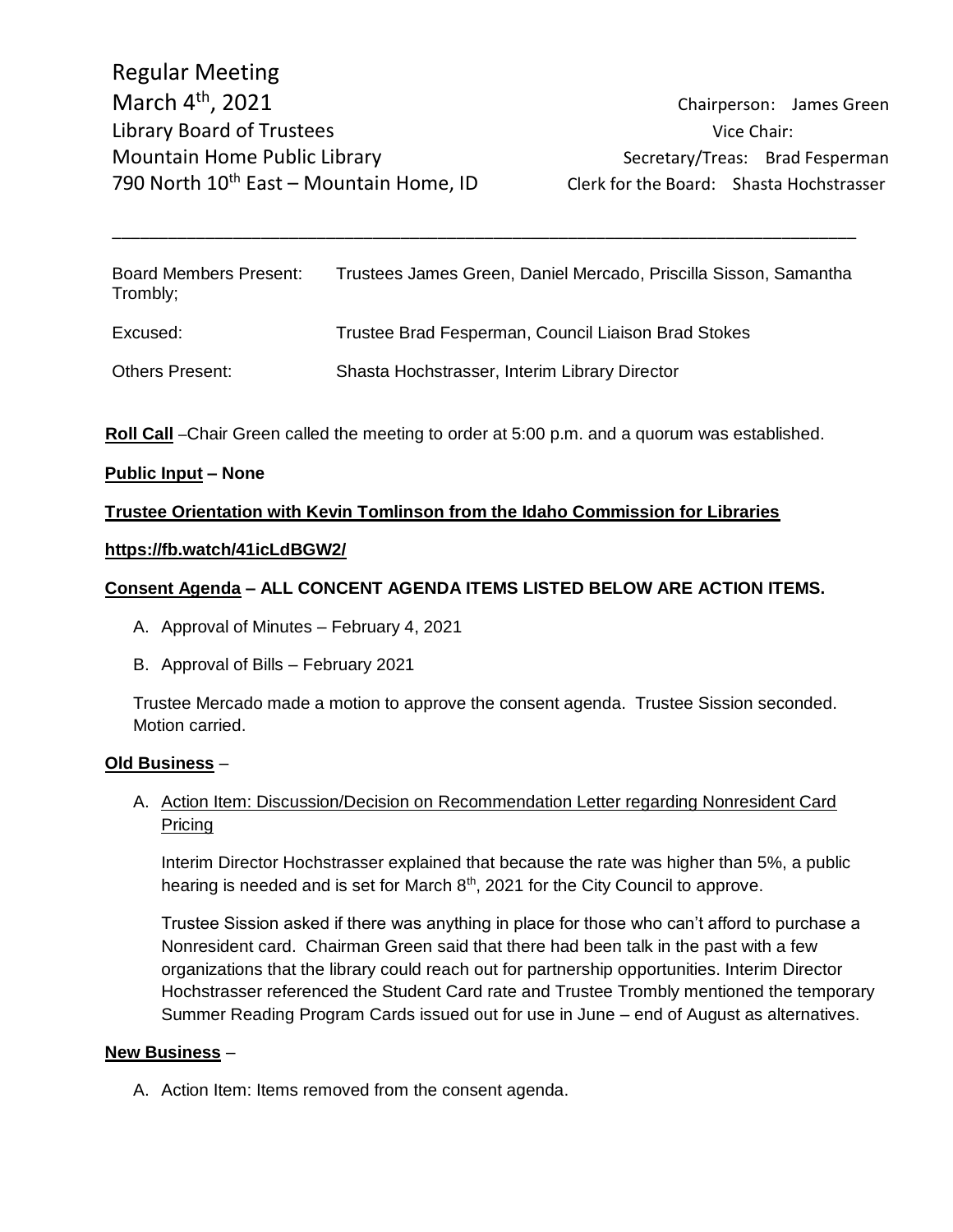None.

B. Discussion/Possible Action – Introduce new board members

There are now 3 new members on the Library board. Daniel Mercado is a father to a 14 year and works over at City Hall. Priscilla Sission is a retired teacher and librarian who taught for 30 years. Samantha Trombly is a 1<sup>st</sup>- 3<sup>rd</sup> grade teacher at Richard McKenna and is a mom to an 11 & 13 year old.

C. Discussion/Possible Action – Vote in Vice Chair

Chairman Green noted Vice Chair Sykes had stepped down as a Vice Chair Library Trustee and therefore a vote is needed to appoint a new Vice Chair. Trustee Fesperman would like to stay as the Secretary/Treasurer to the board. Chairman Green made a motion to appoint Trustee Mercado as the new Vice Chair. Trustee Sission and Trustee Trombly asked Trustee Mercado if that was acceptable to him. He replied yes.

The following vote was recorded:

| <b>Chairman Green</b>  | AYF |
|------------------------|-----|
| <b>Trustee Mercado</b> | AYE |
| <b>Trustee Sission</b> | AYF |
| <b>Trustee Trombly</b> | AYF |
| Motion carried.        |     |

## **Director's Report** –

- 1. HVAC Bid and Stucco/Paint Bid waiting for one more bid to present to the Library Board next month.
- 2. The library was approved for both Summer STEM Grant & Summer Intern Grant
- 3. Quarantine Schedule for library items

March – 5 days April – 3 days

4. After talking with staff and the prospects of progressive access to the vaccine, the library will implement increased access beginning Monday, March 8<sup>th</sup>

Browsing Hours Monday – Friday 10am – 5pm

5. Staff Uniforms have been ordered. Purchase needs to go through before delivery.